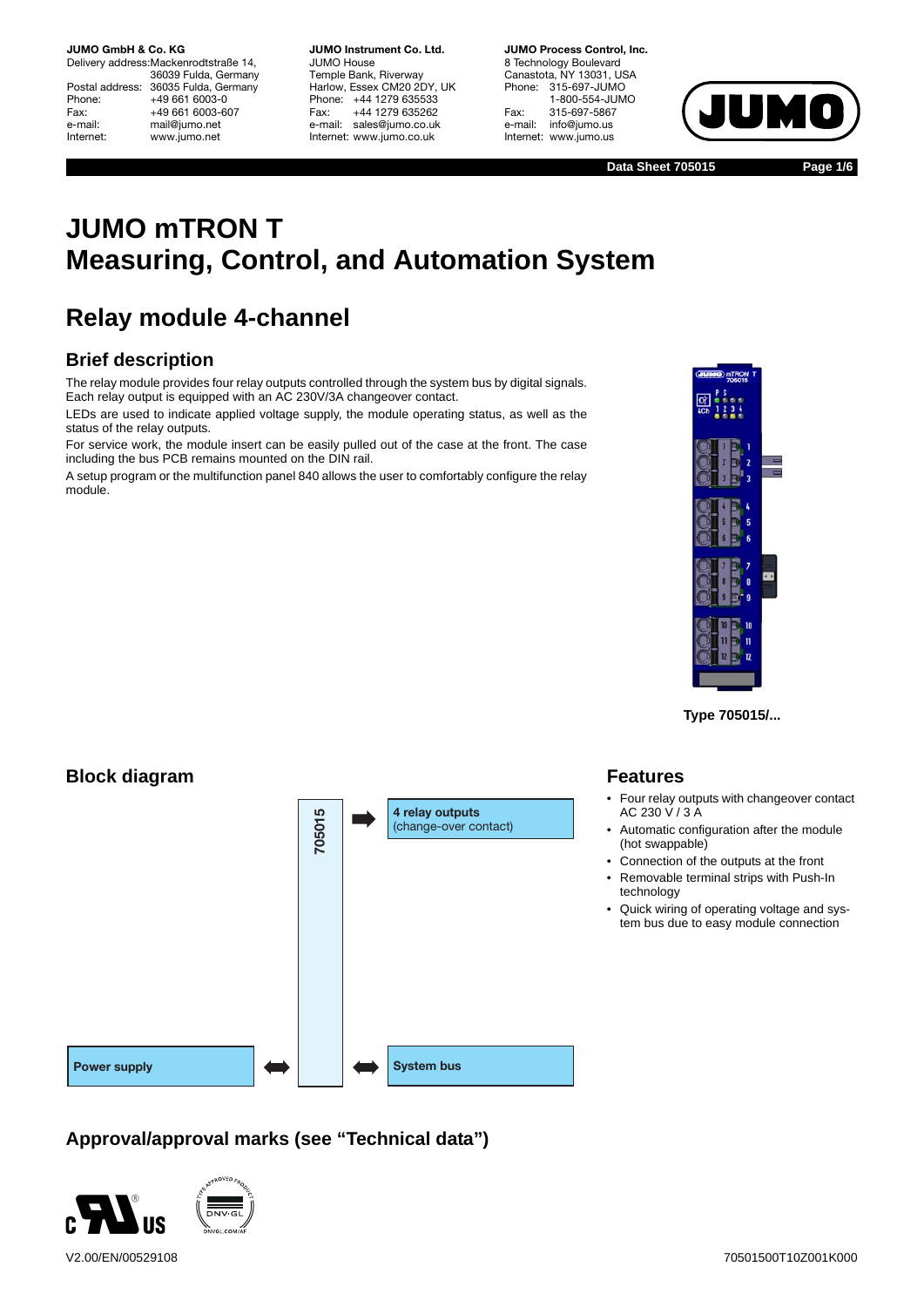Delivery address:Mackenrodtstraße 14, 36039 Fulda, Germany Postal address: 36035 Fulda, Germany Phone: +49 661 6003-0<br>Fax: +49 661 6003-60 Fax: +49 661 6003-607<br>e-mail: mail@jumo.net e-mail: mail@jumo.net<br>| nternet: www.iumo.net www.jumo.net

**JUMO Instrument Co. Ltd.** JUMO House Temple Bank, Riverway Harlow, Essex CM20 2DY, UK Phone: +44 1279 635533 Fax: +44 1279 635262 e-mail: sales@jumo.co.uk Internet: www.jumo.co.uk

**JUMO Process Control, Inc.** 8 Technology Boulevard Canastota, NY 13031, USA Phone: 315-697-JUMO 1-800-554-JUMO Fax: 315-697-5867 e-mail: info@jumo.us Internet: www.jumo.us



**Data Sheet 705015 Page 2/6**

# **Technical data**

### **Outputs**

| 4 relay outputs (changeover contact) |                                                              |
|--------------------------------------|--------------------------------------------------------------|
| Switching capacity                   | 3A at AC 230V resistive load<br>3A at DC 30V resistive load  |
| Contact life                         | 350,000 operations at rated load / 750,000 operations at 1 A |

### **Electrical data**

| Voltage supply                 |                                                                                                |
|--------------------------------|------------------------------------------------------------------------------------------------|
| Connection                     | Lateral (feed via base unit or router module)                                                  |
| Voltage                        | DC 24 V +25/-20 %                                                                              |
| Residual ripple                | 5 %                                                                                            |
| Current consumption            | 120 mA (at DC 19.2 V)                                                                          |
| Power consumption              | 3 W                                                                                            |
| Relay outputs                  |                                                                                                |
| Connection                     | At the front (removable terminal strips with Push-In technology)                               |
| Conductor cross section        |                                                                                                |
| Wire or strand without ferrule | Min. 0.5 mm <sup>2</sup> , max. 2.5 mm <sup>2</sup>                                            |
| Strand with ferrule            | Min. 0.5 mm <sup>2</sup> , max. 2.5 mm <sup>2</sup>                                            |
| 2 x strand with twin ferrule   | Min. 0.5 mm <sup>2</sup> , max. 1.5 mm <sup>2</sup> (both strands with the same cross section) |
| with plastic collar            |                                                                                                |
| Stripping length               | $10 \text{ mm}$                                                                                |
| Electrical safety              | Acc. to EN 61010-1                                                                             |
|                                | Overvoltage category III, pollution degree 2                                                   |
| Electromagnetic compatibility  | Acc. to EN 61326-1                                                                             |
| Interference emission          | Class $A - only$ for industrial use $-$                                                        |
| Interference immunity          | To industrial requirements                                                                     |

### **Case and ambient conditions**

| Case type                                  | Plastic case for DIN rail mounting in the control cabinet (indoor use); DIN rail acc. to<br>DIN EN 60715, 35 mm x 7.5 mm x 1 mm                                 |
|--------------------------------------------|-----------------------------------------------------------------------------------------------------------------------------------------------------------------|
| Dimensions (W $\times$ H $\times$ D)       | 22.5 mm x 103.6 mm x 101.5 mm (without connection elements)                                                                                                     |
| Weight                                     | Approx. 160 g                                                                                                                                                   |
| Protection type                            | IP20, acc. to DIN EN 60529                                                                                                                                      |
| Ambient temperature range                  | $-20$ to $+55$ °C                                                                                                                                               |
| Storage temperature range                  | -40 to +70 $^{\circ}$ C                                                                                                                                         |
| Resistance to climatic conditions          | Relative humidity $\leq$ 90 % annual average without condensation (climatic class 3K3<br>acc. to DIN EN 60721-3-3 with extended temperature and humidity range) |
| Site altitude                              | Up to 2000 m above sea level                                                                                                                                    |
| Mechanical ambient conditions <sup>a</sup> | Classification acc. to DIN EN 60721-3-3, table 6, class 3M2                                                                                                     |

a Test conditions are listed in the System Descripton B 705000.8.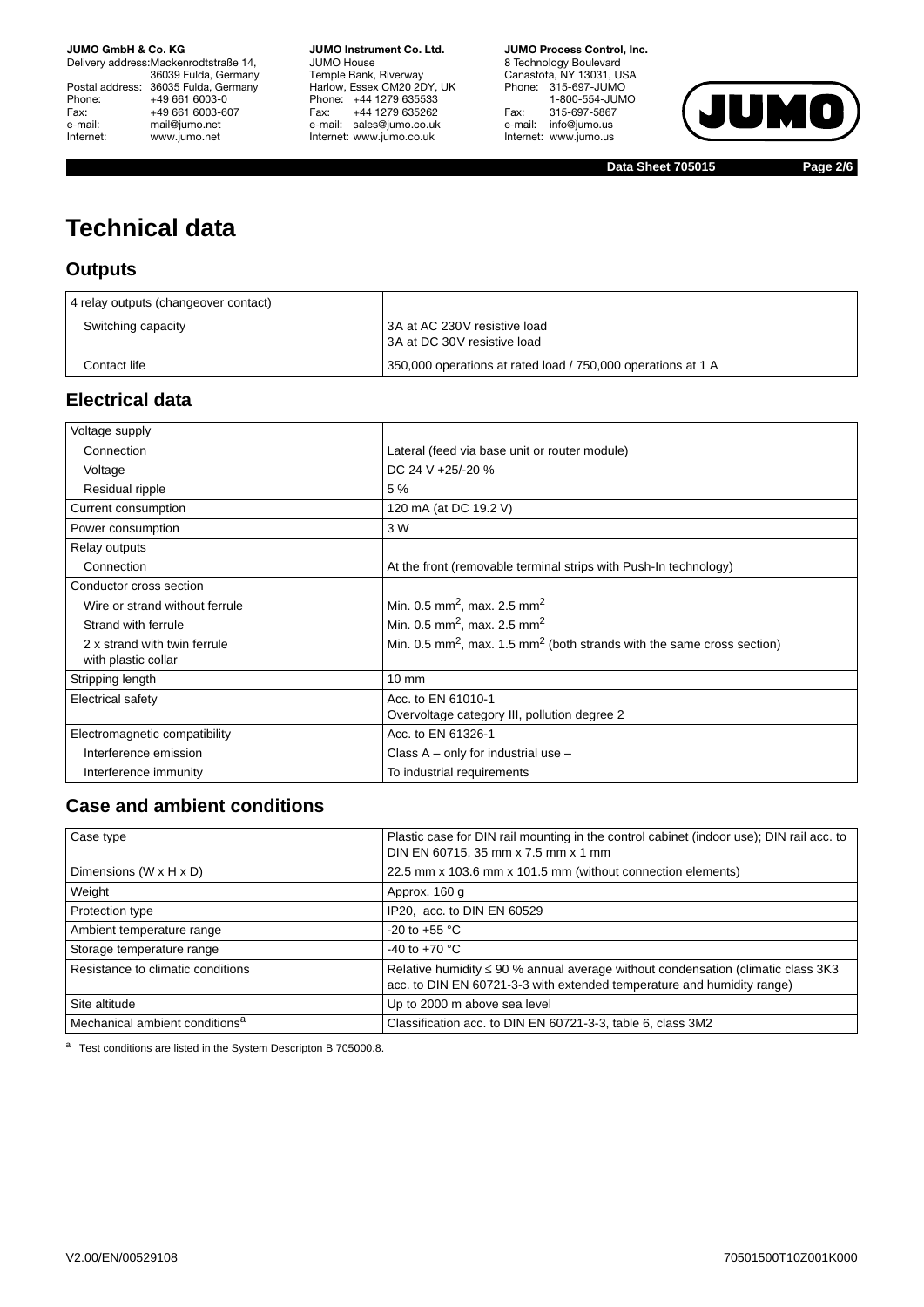Delivery address:Mackenrodtstraße 14, 36039 Fulda, Germany Postal address: 36035 Fulda, Germany Phone: +49 661 6003-0<br>Fax: +49 661 6003-60 Fax: +49 661 6003-607<br>e-mail: mail@jumo.net e-mail: mail@jumo.net<br>| Internet: www.jumo.net www.jumo.net

**JUMO Instrument Co. Ltd.** JUMO House Temple Bank, Riverway Harlow, Essex CM20 2DY, UK Phone: +44 1279 635533 Fax: +44 1279 635262 e-mail: sales@jumo.co.uk Internet: www.jumo.co.uk

**JUMO Process Control, Inc.** 8 Technology Boulevard Canastota, NY 13031, USA Phone: 315-697-JUMO 1-800-554-JUMO Fax: 315-697-5867 e-mail: info@jumo.us Internet: www.jumo.us



**Data Sheet 705015 Page 3/6**

### **Approval/approval marks**

| Approval mark | Testing agency            | Certificate/certification<br>number | <b>Inspection basis</b>                                      | Valid for                                                                                                 |
|---------------|---------------------------|-------------------------------------|--------------------------------------------------------------|-----------------------------------------------------------------------------------------------------------|
| c UL us       | Underwriters Laboratories | E201387                             | UL 61010-1 (3. Ed.),<br>CAN/CSA-22.2<br>No. 61010-1 (3. Ed.) | all types                                                                                                 |
| DNV GL        | DNV GL                    | TAA000016N                          | Class Guideline<br>DNVGL-CG-0339                             | all types;<br>a power supply unit with<br>DNV GL or GL type<br>approval is required (e.g.<br>type 705090) |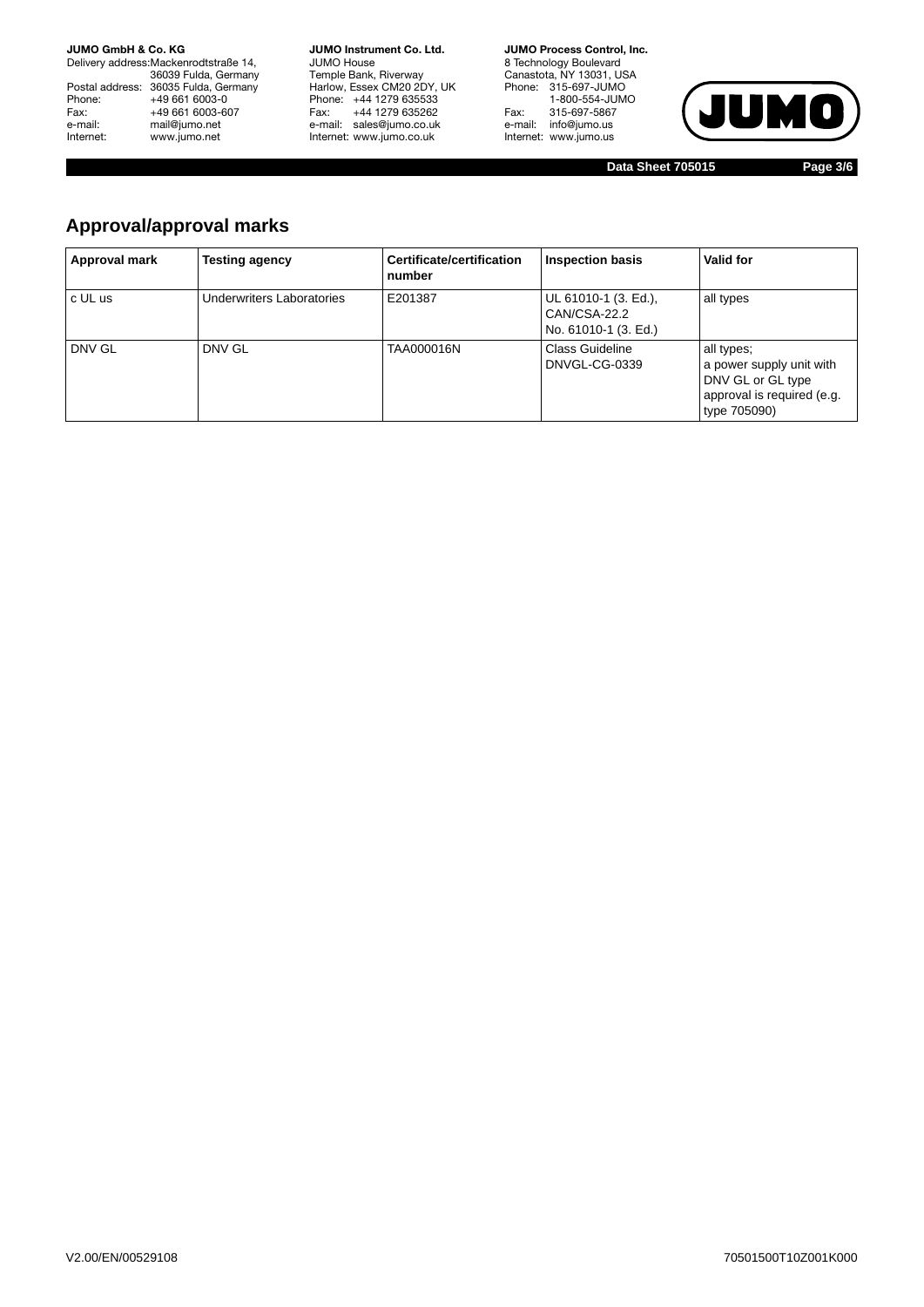Delivery address:Mackenrodtstraße 14, 36039 Fulda, Germany Postal address: 36035 Fulda, Germany<br>Phone: +49 661 6003-0 Phone: +49 661 6003-0<br>Fax: +49 661 6003-6 Fax: +49 661 6003-607<br>e-mail: mail@iumo.net mail@jumo.net Internet: www.jumo.net

**JUMO Instrument Co. Ltd.** JUMO House Temple Bank, Riverway Harlow, Essex CM20 2DY, UK Phone: +44 1279 635533<br>Fax: +44 1279 635262 +44 1279 635262 e-mail: sales@jumo.co.uk Internet: www.jumo.co.uk

**JUMO Process Control, Inc.** 8 Technology Boulevard Canastota, NY 13031, USA<br>Phone: 315-697-JUMO Phone: 315-697-JUMO 1-800-554-JUMO Fax: 315-697-5867<br>e-mail: info@jumo.us info@jumo.us Internet: www.jumo.us



**Data Sheet 705015 Page 4/6**

# **Display and connection elements**



- (1) Status displays (LED):
	- P = Voltage supply
	- $S =$  Status

1 to  $4$  = Relay outputs (LED is lit: Active)

- (2) Voltage supply Out, DC 24 V
- (3) Side system bus Out
- (4) Relay output 4
- (5) Relay output 3
- (6) Side system bus In
- (7) Relay output 2
- (8) Voltage supply In, DC 24 V
- (9) Relay output 1

# **Electrical isolation**



# **Connection diagram**

The connection diagram included in the data sheet provides initial information about the connection options. Only use the installation instructions or the operating manual for the electrical connection. The know-how and the correct technical implementation of the safety warnings/ instructions contained in these documents are the prerequisite for the installation, electrical connection, and initial start as well as for the safety during operation.

| <b>Connection</b>                 | Output | <b>Terminals</b> | Symbol and terminal designation |
|-----------------------------------|--------|------------------|---------------------------------|
| Relay output (changeover contact) |        | 1 to $3$         | $-0$ 1, 4, 7, 10                |
|                                   | ∼      | 4 to 6           |                                 |
|                                   | رب     | 7 to 9           | $-0$ 2, 5, 8, 11                |
|                                   |        | 10 to 12         |                                 |
|                                   |        |                  | $-0$ 3, 6, 9, 12                |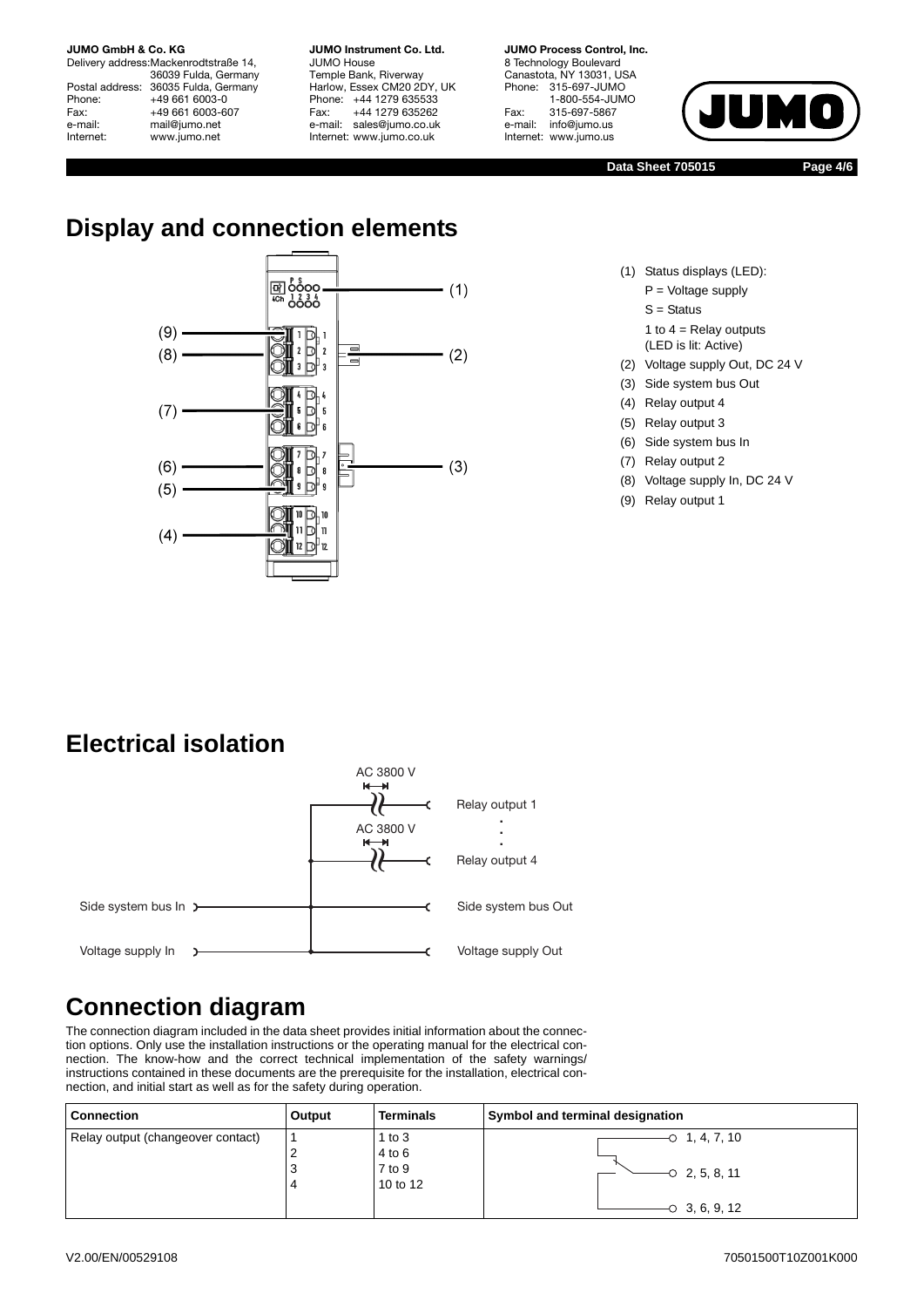Delivery address:Mackenrodtstraße 14, 36039 Fulda, Germany Postal address: 36035 Fulda, Germany Phone: +49 661 6003-0<br>Fax: +49 661 6003-6 Fax: +49 661 6003-607<br>e-mail: mail@iumo.net mail@jumo.net Internet: www.jumo.net





**JUMO Instrument Co. Ltd.**

JUMO House Temple Bank, Riverway Harlow, Essex CM20 2DY, UK Phone: +44 1279 635533<br>Fax: +44 1279 635262 +44 1279 635262 e-mail: sales@jumo.co.uk Internet: www.jumo.co.uk

#### **JUMO Process Control, Inc.** 8 Technology Boulevard Canastota, NY 13031, USA<br>Phone: 315-697-JUMO Phone: 315-697-JUMO 1-800-554-JUMO Fax: 315-697-5867 info@jumo.us Internet: www.jumo.us

JUM

**Data Sheet 705015 Page 5/6**

 $\bullet$ 

### **Dimensions Dimensions Module overview**

#### **Base units**

• Central processing unit Data sheet 705001

#### **Input/output modules**

- Multichannel controller module Data sheet 705010
- Relay module 4-channel Data sheet 705015
- Analog input module 4-channel Data sheet 705020
- Analog input module 8-channel Data sheet 705021
- Analog output module 4-channel Data sheet 705025
- Digital input/output module 12-channel Data sheet 705030
- Thyristor power controller type 70906x Data sheet 709061, 709062, 709063

#### **Special modules**

• Router module Data sheet 705040

#### **Operating, visualization, recording**

- Multifunction panel 840 Data sheet 705060
- Operating panels Data sheet 705065

#### **Power supply units**

- 705090/05-33 Data sheet 705090
- 705090/10-33 Data sheet 705090